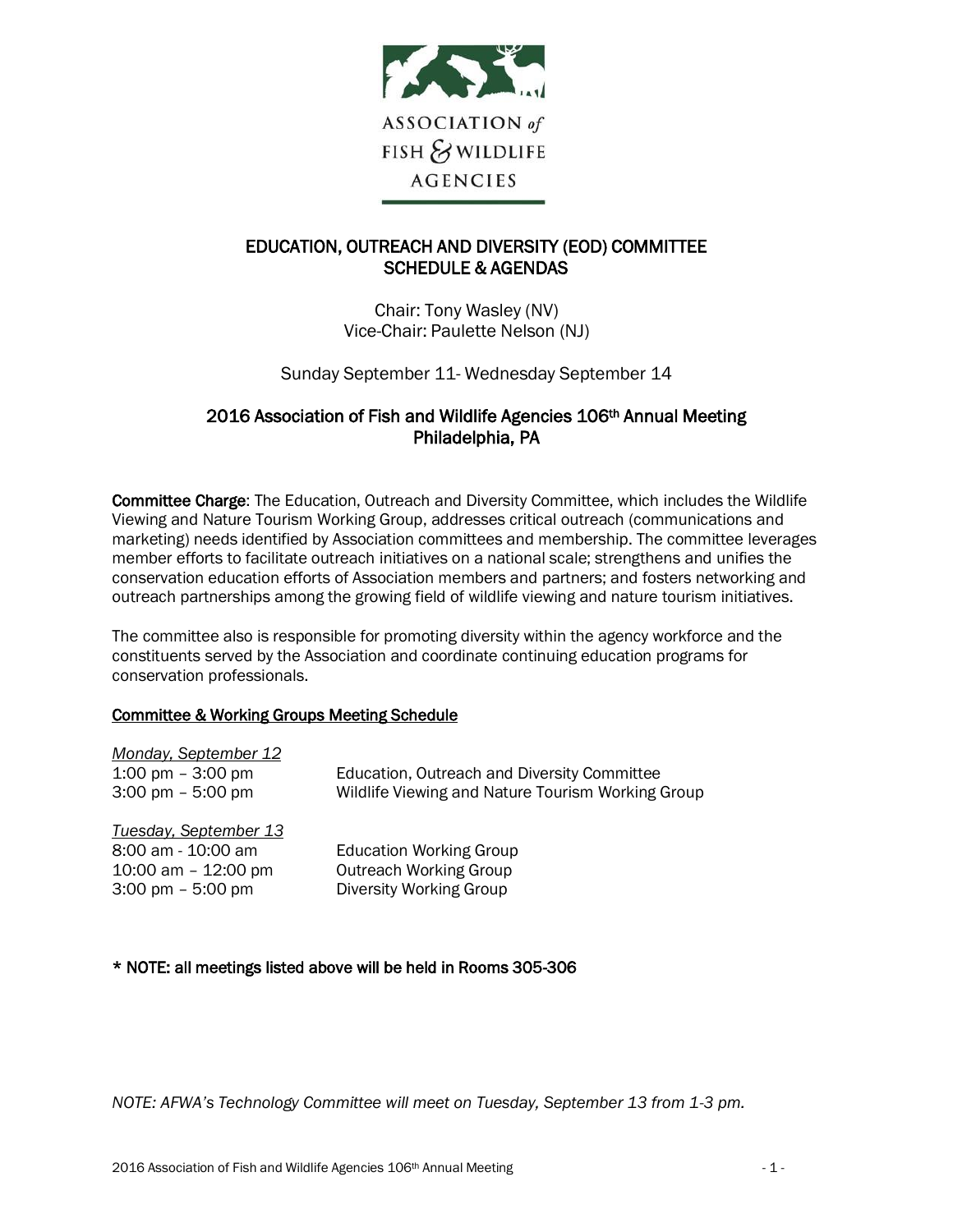#### Education, Outreach and Diversity Committee Agenda

Monday, September 12 *Chair: Tony Wasley (NV) Vice Chair: Paulette Nelson (NJ)*

1:00 pm- 3:00 pm Call to Order/Review Agenda- Tony Wasley (NV) Introductions & Welcome: Tony Wasley (NV) Presentation: Blue Ribbon Panel Update (Patricia Allen) Discussion: Review EOD Annual Work Plan Expected Actions/Activities Discussion: Updates on the EOD & TWW Joint Working Group (Jennifer Newmark) Discussion: Broadening Strategic Planning/ Priority List Development • Education Working Group • Diversity Working Group • Outreach Working Group • Wildlife Viewing and Nature Tourism Working Group Discussion: Strategy for Increasing Participation with EOD Committee and Associated Work Groups • Meeting participants • Target Audiences • State directors • Other Committees/Working Groups Presentation: Overview of the Association for Conservation Information (ACI) Conference Award Winners (Micah Holmes, ACI President) • Discussion: ACI and EOD – collective messaging "Lightening" rounds (5 minutes each) - sign up to give an updates Other Business Wrap-Up Discussion, Assigning Tasks and Next Steps 3:00 pm Adjourn Wildlife Viewing and Nature Tourism Working Group Agenda Monday, September 12 *Working Group Chair: Anne Glick (FL); Jerrie Lindsey (FL)* 3:00 pm- 5:00 pm Call to Order/Welcome/Introductions/Review Agenda- Jerrie Lindsey (FL)

Meeting Goals Overview

- How we can collectively come together to support the Blue Ribbon Panel.
- What ways can we best work together in our existing Committees
- Develop a means of more formal interaction between Wildlife Diversity Program Managers, WVNT Working Group and Teaming with Wildlife to accomplish our shared objectives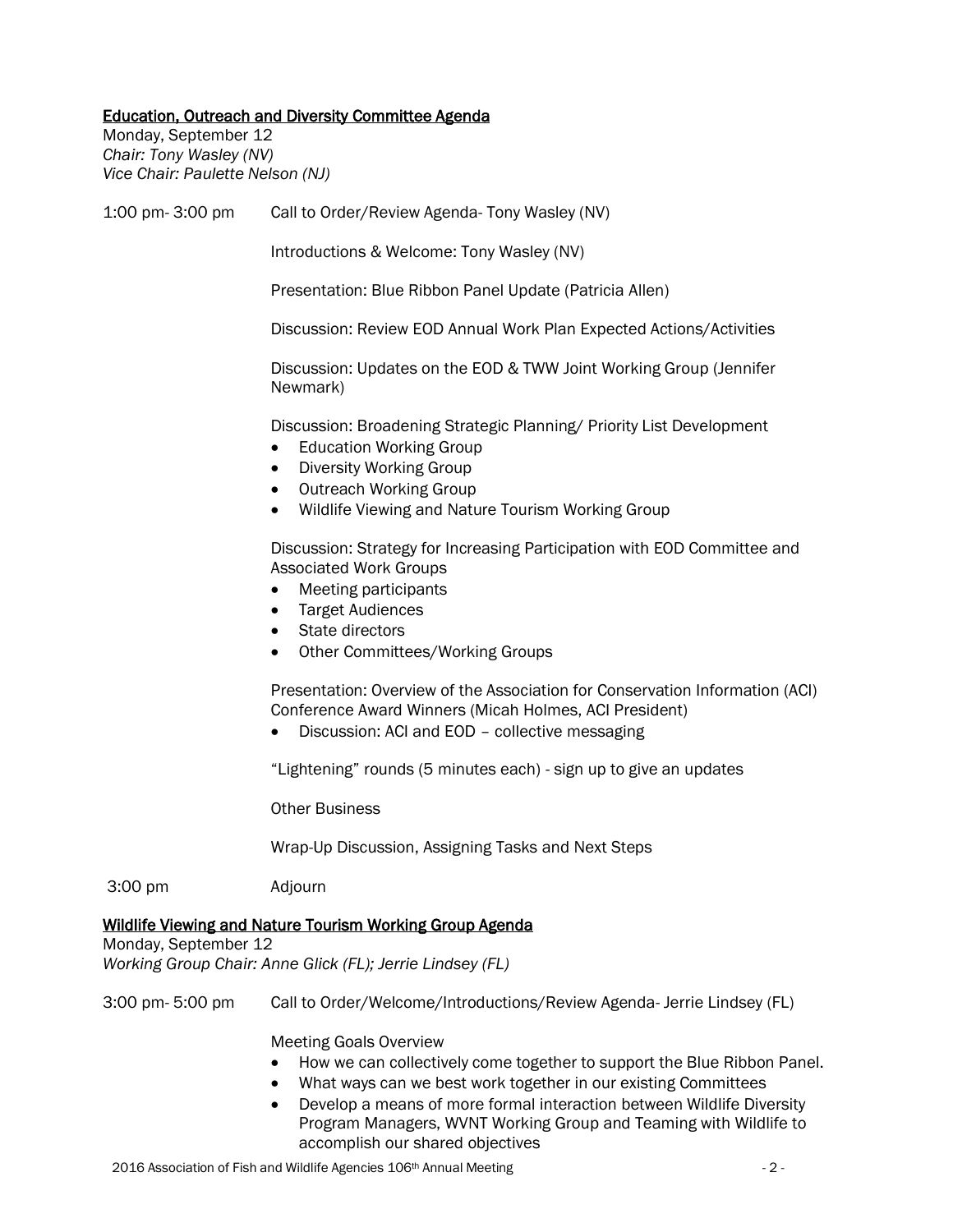Program Overviews

- Blue Ribbon Panel recommendations and communication strategies
- Teaming with Wildlife goals and objectives
- Wildlife Diversity Program Managers goals and objectives
- WVNT working group goals and objectives

Facilitated discussion – Collective actions to support the BRP and developing more of a formal link between groups

- What do we want from this community of people those that travel to see wildlife and the people that facilitate that involvement (NGO groups, tour guides, etc.)? What do we want them to do? From a WVNT Working Group perspective, from a Wildlife Diversity Program Managers perspective and from a Teaming With Wildlife perspective.
- What are the shared connections (nexus) for all three groups?
- How do we work together to engage wildlife viewers to accomplish our shared objectives. (ID and prioritize potentially)

Overview, Assigning Tasks and Next Steps

5:00 pm Adjourn

#### North American Conservation Education Strategy Working Group Agenda

Tuesday, September 13 *Working Group Chair: Kellie Tharp (AZ)*

8:00 am – 10:00 am Welcome/Introductions

Review annual AFWA work plan

National Conservation Education Strategy Updates

Multi State Conservation Grant Progress

CE Strategy Monthly Webinars

CE Strategy Toolkit

Building a Community of Practice

Innovations in Education

• Come prepared to share new ways that your agency or organization is working to enhance the delivery of educational programs (focusing on target audiences, changing delivery methods etc.)

**Discussion** 

• What education based resources are agencies and organizations looking for? (curriculum, best practices, training, collaboration opportunities etc.)

Wrap-Up Discussion, Assigning Tasks and Next Steps

10:00 am Adjourn